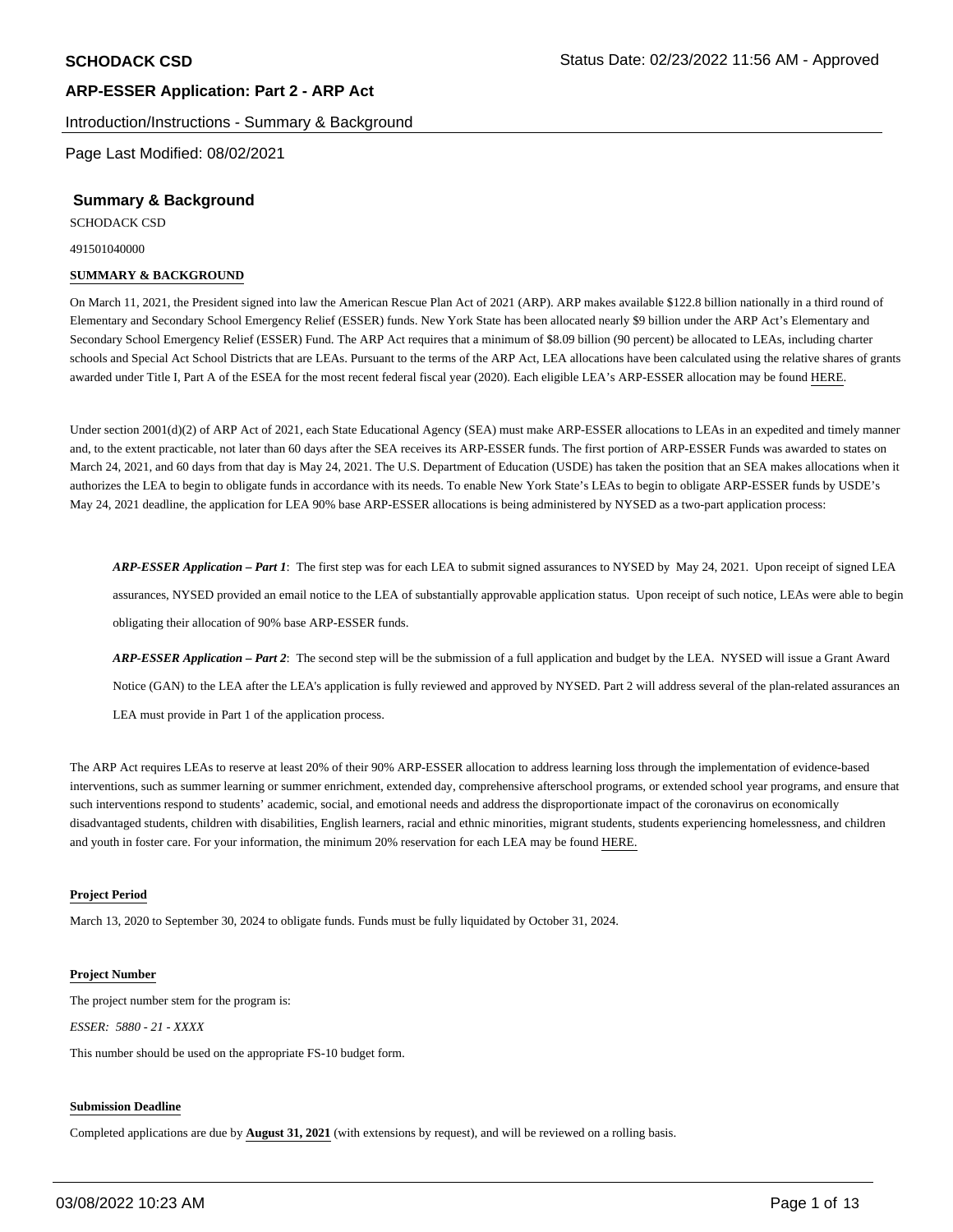# Introduction/Instructions - Summary & Background

## Page Last Modified: 08/02/2021

Please note that applications must be submitted and fully approved by no later than March 23, 2022. LEAs that have not been issued a Grant Award Notice by that time will be at risk of having their ARP-ESSER allocation returned to the United States Department of Education.

#### **APPLICATION PROCESS FOR LEA ALLOCATIONS OF ARP-ESSER SEA RESERVE FUNDS**

The federal ARP statute requires SEAs to reserve:

not less than 5 percent of the total amount of grant funds awarded to the State (\$449.4 million) to carry out activities to address the impact of lost instructional

time by supporting the implementation of evidence-based interventions;

not less than 1 percent (\$89.9 million) to carry out the implementation of evidence-based summer enrichment programs; and

not less than 1 percent (\$89.9 million) to carry out the implementation of evidence-based comprehensive afterschool programs.

The 2021-22 enacted state budget directs that these required SEA set-asides be allocated as grants to specified school districts. Each eligible district's allocation of SEA reserve funds may be found HERE. NYSED will inform school districts under separate cover when the application process for school district allocations of ARP-ESSER SEA set-aside funds has been published in the SED Monitoring and Vendor Reporting System. This application is only for LEA 90% base ARP-ESSER allocations. LEAs should not apply for ARP ESSER SEA Reserve funds as part of this application.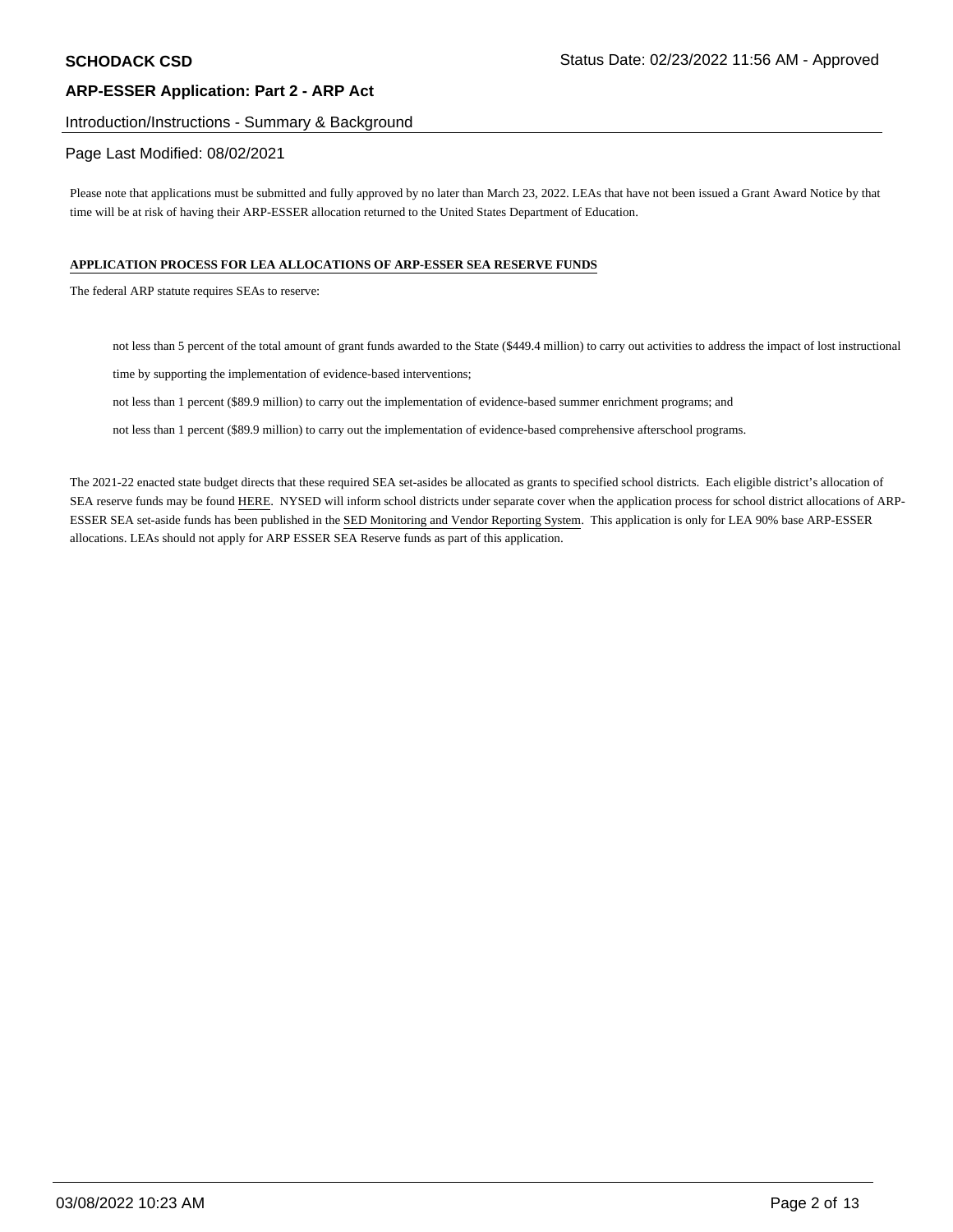Introduction/Instructions - Submission Instructions

Page Last Modified: 08/02/2021

#### **Submission Instructions**

SCHODACK CSD

491501040000

# **Directions for Submitting the Application:**

The online application may only be submitted/certified by the chief school officer of the applicant LEA. The designated superintendent (public school LEAs), and the chief executive officer, board of trustees president, or school employee designated by the board of trustees (charter school LEAs) are the only administrators with the submit/certify rights necessary to successfully submit and certify a completed application for NYSED review.

LEAs *ARE NOT REQUIRED* to send hard copies of general application materials to the Department.

#### LEAs *ARE REQUIRED* to send signed originals and two hard copies of each FS-10 Budget Form to:

 *Office of ESSA-Funded Programs - Rm 320 EB RE: ARP-ESSER Application – Part 2 New York State Education Department 89 Washington Avenue Albany, NY 12234.* 

#### **Deadline for Submitting the Applications:**

The *ARP-ESSER Application – Part 2* is due by August 31, 2021.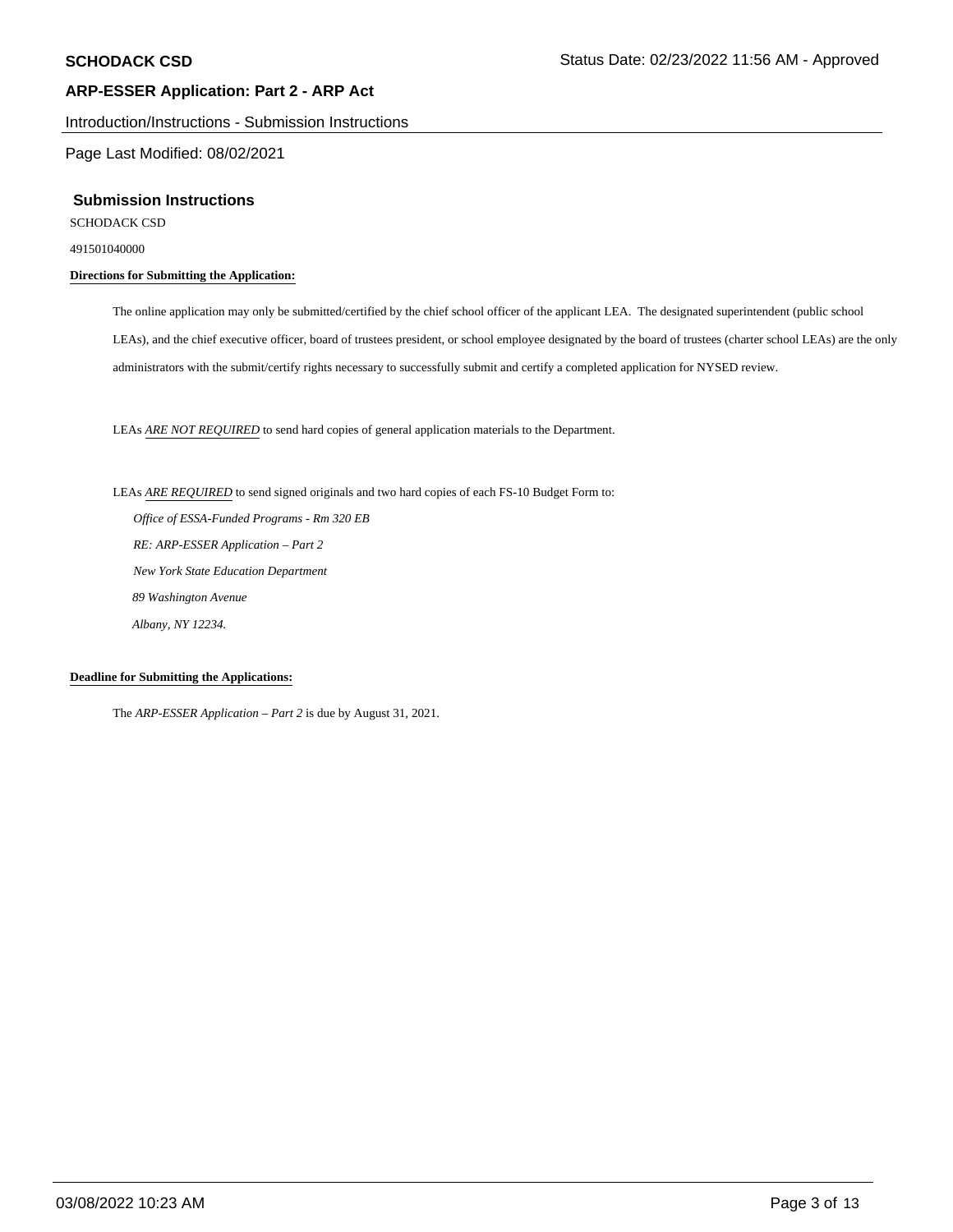LEA ARP-ESSER Plan - ARP-ESSER Intent to Apply

Page Last Modified: 09/24/2021

# **ARP-ESSER LEA Base 90% Allocation - Intent to Apply**

SCHODACK CSD

491501040000

**1. Does the LEA intend to apply for American Rescue Plan (ARP) Act - Elementary and Secondary School Emergency Relief (ESSER) LEA Base 90% funding?** 

Yes, the LEA intends to apply for Elementary and Secondary School Emergency Relief (ESSER) funding.

**2. Please provide contact information for the LEA Business Official and Board President. Please confirm that each individual has reviewed and approved of the application, including all plan descriptions and use of funds.** 

|                       | Name                  | <b>Email Address</b>       | Date of Final<br>Review/<br>Approval |
|-----------------------|-----------------------|----------------------------|--------------------------------------|
| LEA Business Official | <b>Brian Carev</b>    | bcarey@schodack.k12.ny.us  | 9/23/2021                            |
| LEA Board President   | <b>Shelley Palmer</b> | spalmer@schodack.k12.ny.us | 9/24/2021                            |

# **ARP-ESSER Allocation - Construction-Related Costs**

**3. Does the LEA intend to use American Rescue Plan (ARP) Act - Elementary and Secondary School Emergency Relief (ESSER) LEA Base 90% funding for construction-related expenditures?** 

No, the LEA does not intend to use American Rescue Plan (ARP) Act - Elementary and Secondary School Emergency Relief (ESSER) funding for construction-related expenditures.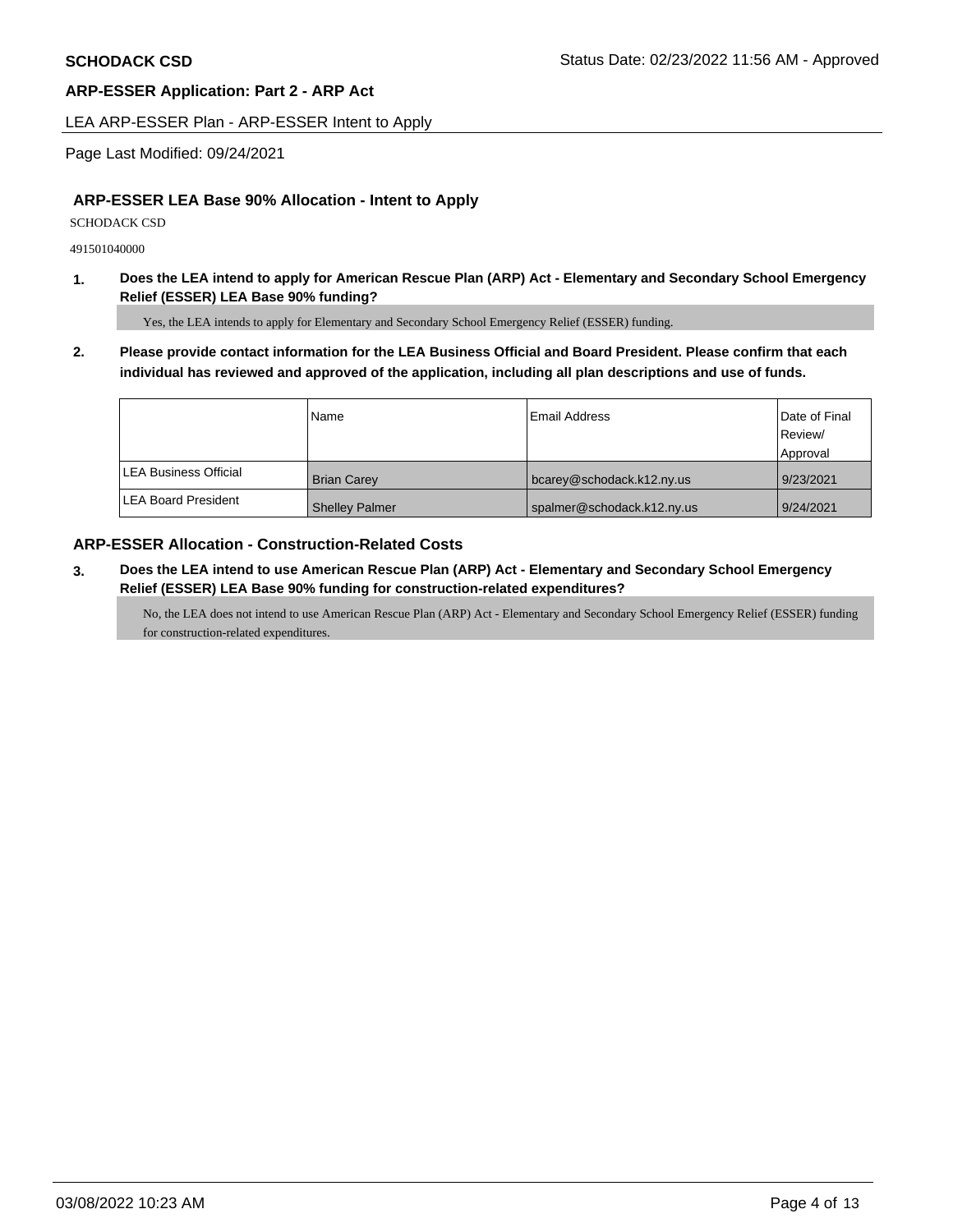LEA ARP-ESSER Plan - ARP-ESSER Plan Development & Program Information

Page Last Modified: 01/24/2022

### **ARP-ESSER LEA Base 90% Allocation - Plan Development and Dissemination**

SCHODACK CSD

491501040000

Title VIII of Division B of the CARES Act directs the Department to carry out the Education Stabilization Fund, of which the ARP ESSER funds are a part. Section 2001 of the ARP Act provides for the Department to make grants to each SEA from the ARP ESSER funds. An SEA must allocate at least 90 percent of its ARP ESSER grant funds to its LEAs (including charter schools that are LEAs) in the State in the same proportion that the LEAs received under part A of title I of the ESEA in Fiscal Year 2020, as required by section 2001(d)(1) of the ARP Act; and section 2001(e) of the ARP Act prescribes certain mandatory and permissive uses of LEAs' funds. Under 20 U.S.C. 1221e-3, the Secretary has the authority to promulgate rules governing the programs administered by the Department. Under this requirement, each LEA that receives ARP ESSER funds must develop, submit to the SEA on a reasonable timeline determined by the SEA, and make publicly available on the LEA's website, a plan for the LEA's use of ARP ESSER funds. The plan - known as the LEA ARP ESSER Plan - and any revisions to the plan submitted consistent with procedures established by the SEA, must include a description of key activities which are required below.

**NYSED will consider each LEA's application for its base 90% ARP-ESSER allocation as meeting the USDE LEA ARP-ESSER use of funds plan requirement, provided the required elements of the plan are fully addressed in the LEA's application, combined with a budget, and then publicly posted after being developed with public input.** 

An LEA must engage in meaningful consultation with stakeholders and give the public an opportunity to provide input in the development of its plan. Specifically, an LEA must engage in meaningful consultation with students; families; school and district administrators (including special education administrators); and teachers, principals, school leaders, other educators, school staff, and their unions. Additionally, an LEA must engage in meaningful consultation with each of the following, to the extent present in or served by the LEA: Tribes; civil rights organizations (including disability rights organizations); and stakeholders representing the interests of children with disabilities, English learners, children experiencing homelessness, children in foster care, migratory students, children who are incarcerated, and other underserved students.

Each LEA's ARP ESSER plan must be in an understandable and uniform format and, to the extent practicable, written in a language that parents can understand (or, if not practicable, orally translated). Upon request by a parent with a disability, LEA plans must be provided in an alternative format accessible to the parent.

# **1. In the space provided below, please describe how the LEA meaningfully engaged a diverse and representative set of the applicable stakeholders in developing a plan to use these funds and implementing that plan.**

The Schodack Central School District has done many things to engage the various stakeholders in our community on how they believed that these funds would best be spent.

To date we have:

1. Surveyed our community to provide areas that they believed the district needed to add support for the upcoming year via online survey;

2. Surveyed HS students at the end of the 2021 school year to understand what needs they believed were most necessary to fund in the upcoming years. This was done via an online survey as well;

3. Surveyed our teachers at the end of the 2021 school year to learn what they believed our needs would be over the next few years. Both from the student's perspective and their own. This was an online survey;

4. Board Meeting - There is an updated section of funding at every Board Meeting that has taken since the announcement and finalization of the budget. Board Members along with the community have the ability to ask any questions they would like about the plan. The meetings are back in person but are live-streamed as well as being tapped for being able to see them after the meeting has taken place.

5. Community Forums - The Superintendent has conducted 2 community forums this past summer where discussion about spending has taken place as well questions were taken from the audience and helped guide us into the areas of spending that guided us in creating this spending plan.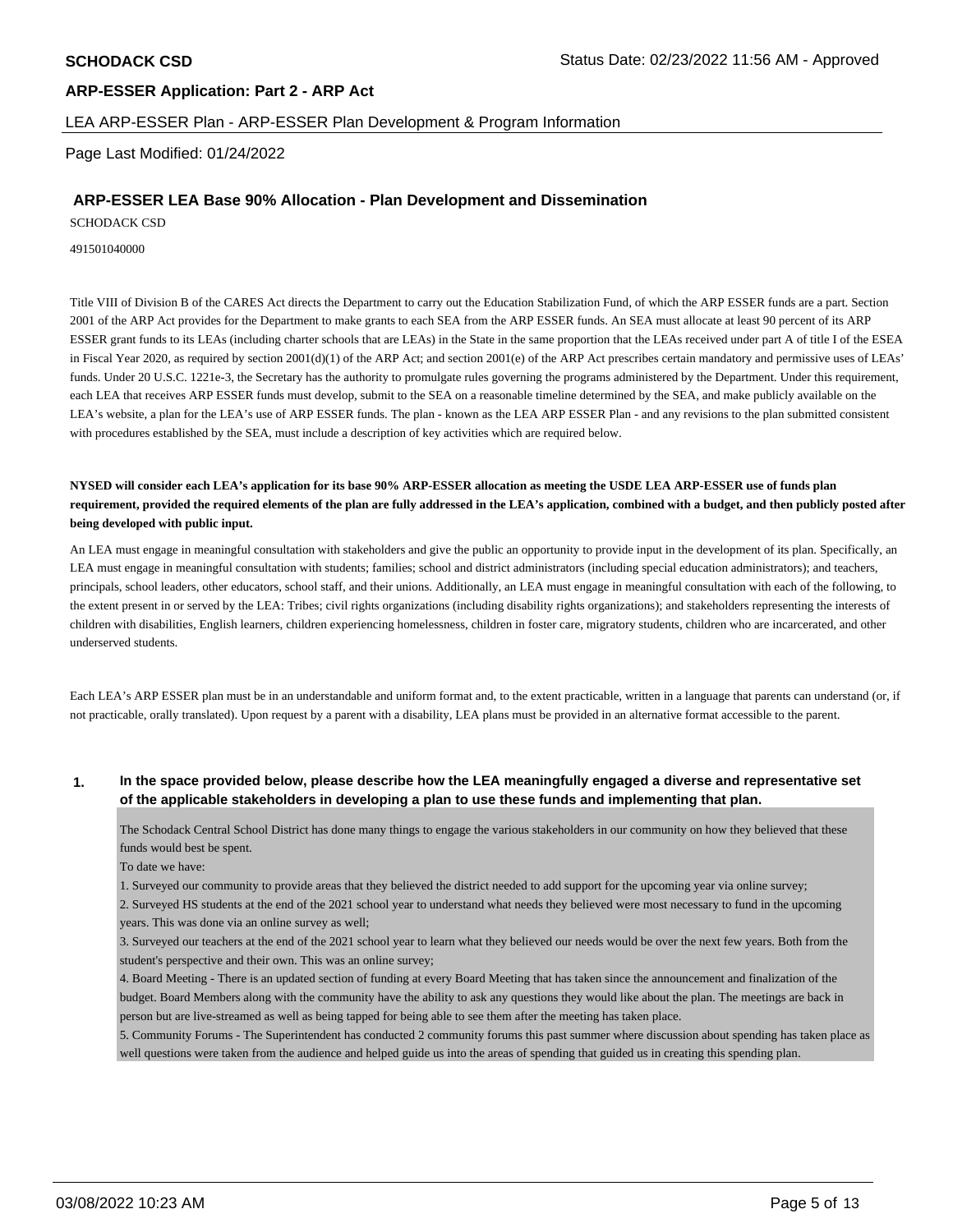#### LEA ARP-ESSER Plan - ARP-ESSER Plan Development & Program Information

Page Last Modified: 01/24/2022

**2. In the space provided below, please provide the URL for the website(s) where the LEA ARP-ESSER Plan is/will be publicly posted. For an LEA that does not have a website, the LEA may identify an online platform (e.g. social media group or post, file sharing service, email listserv) that allows plans to be directly communicated to students, parents or legal guardians, school staff, and other stakeholders. As appropriate, the LEA should provide details about how the plan will be made available to people who request it.** 

The ARP-ESSER Plan can be found at the following webpage address:<https://www.schodack.k12.ny.us/district/federal-stimulus-fund-spending>plans/

The plan will be made available through our website as well as be available to be printed out by our Superintendents' Secretary when anyone requests it.

# **ARP-ESSER LEA Base 90% Allocation - Program Information**

**3. In the space provided below, please describe the extent to which and how the funds will be used to implement prevention and mitigation strategies that are, to the greatest extent practicable, consistent with the most recent CDC guidance on reopening schools, in order to continuously and safely open and operate schools for in-person learning.** 

The district plans to utilize ARP funding to offset the benefits portions of the positions that have been created to combat COVID-19 needs. This includes employees who will be supporting summer learning and enrichment, as well as at-risk students, mental health needs, and learning loss.

### **4. In the space provided below, please describe the data that the LEA will use to identify student needs and monitor student progress as a result of planned interventions and supports.**

**Running Records Individual Running Records** can be found in the Resource Center by clicking the Explore Assessments button. Use the search function to find individual records (eg. A1, A2, B1, etc). Running records are one glimpse into what children do as readers. A running record can give teachers helpful information about a child's fluency, accuracy, and literal and inferential comprehension of a text, information that can be used to support that child's reading growth. TCRWP running records consist of two sets of assessments for each reading level, A-Z.

The **BIMAS-2** offers an online web-based data management system with dynamic analysis, graphing, and reporting options. This allows its users to dynamically manipulate data in real-time to assist in evidence-based decision-making within a comprehensive behavioral health care model of service delivery. The BIMAS-2 is a brief, repeatable multi-informant measure that can be used for Universal Screening – identify students who might be at risk or in need of further assessment and Progress Monitoring to monitor the effectiveness of system-wide interventions. The data generated by this process, increases accountability across all parties involved, promotes implementation fidelity, and facilitates the collaboration of school personnel and parents.

**iReady is a comprehensive assessment and instruction program** that empowers educators with the resources they need to help all students succeed. This program enables educators to confidently determine each student's on-grade level proficiency based on state and national standards. In addition, it will suggest targeted lessons and skills for remediation. This tool is used at least three times per year to capture the progress of students.

**5. In the space provided below, please describe how the LEA will use the funds it reserves under section 2001(e)(1) the required reserve of 20% of funds - to address the academic impact of lost instructional time through the implementation of evidence-based interventions, such as summer learning or summer enrichment, extended day, comprehensive afterschool programs, or extended school year.** 

The district plans to utilize ARP funding to offset the benefits portions of the positions that have been created to combat COVID-19 needs. This includes employees who will be supporting summer learning and enrichment, as well as at-risk students, mental health needs, and learning loss.

**6. In the space provided below, please describe how the LEA will spend its remaining ARP ESSER funds consistent with section 2001(e)(2) - the allowable uses of funds - of the ARP Act.** 

The district plans to utilize ARP funding to offset the benefits portions of the positions that have been created to combat COVID-19 needs. This includes employees who will be supporting summer learning and enrichment, as well as at-risk students, mental health needs, and learning loss.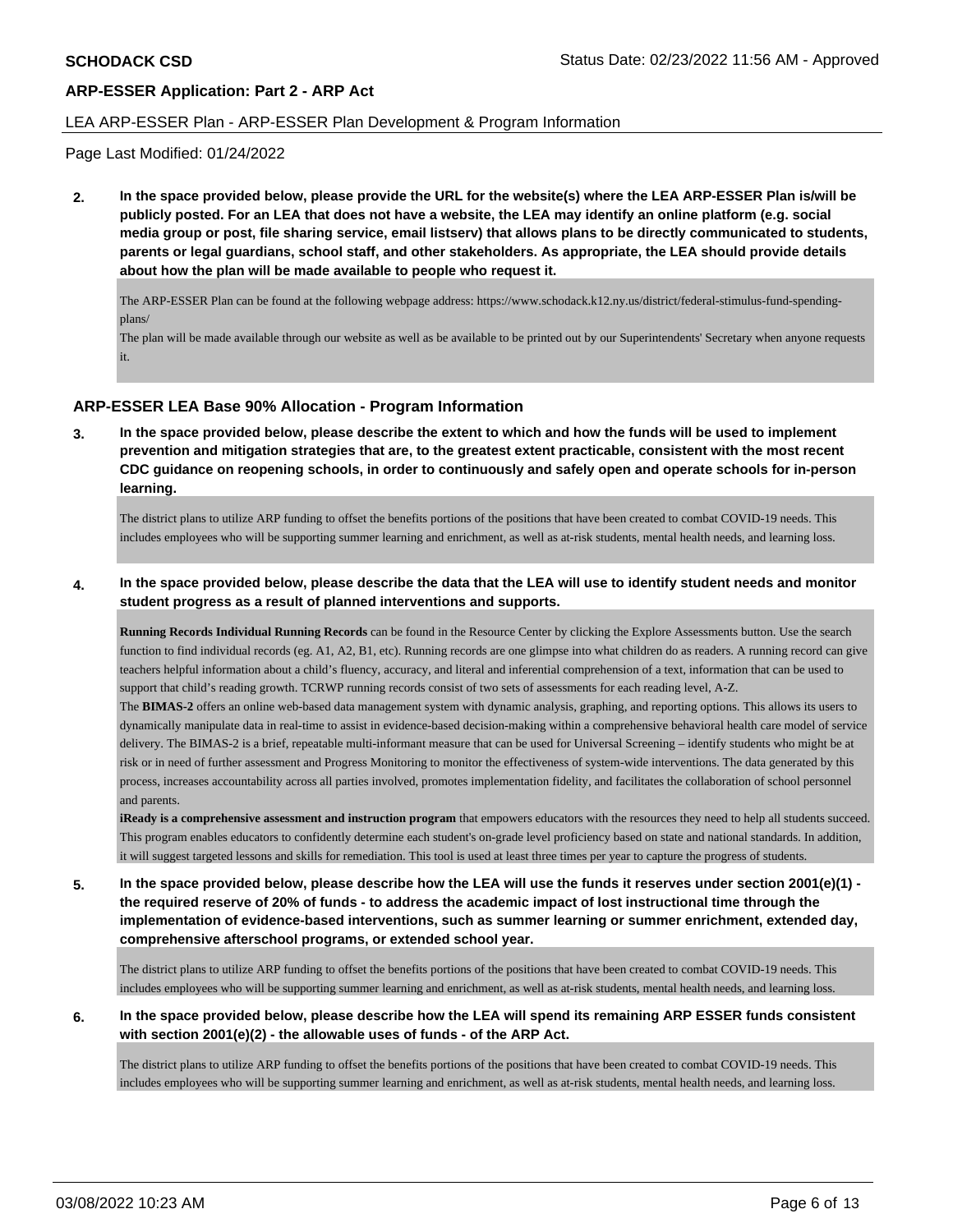# LEA ARP-ESSER Plan - ARP-ESSER Plan Development & Program Information

Page Last Modified: 01/24/2022

**7. In the space provided below, please describe how the LEA will ensure that the interventions it implements, including but not limited to the interventions implemented under section 2001(e)(1) - the required reserve of 20% of funds - to address the academic impact of lost instructional time, will respond to the academic, social, emotional, and mental health needs of all students, and particularly those students disproportionately impacted by the COVID-19 pandemic, including students from low-income families, students of color, English learners, children with disabilities, students experiencing homelessness, children in foster care, and migratory students.** 

The Schodack Central School District has committed for three years to have an Afterschool Learning Loss program that will be open to any student who has had any learning loss or whose learning has been impacted by COVID-19. This program will provide an opportunity for students to participate from 1-3 days a week in a structured program where the curriculum will be used to reduce academic loss. Within this program, social, emotional, and mental health will also be addressed as needed to promote a healthy whole student. There will be additional bus runs for students who stay on program days to ensure that anyone that needs to be in the program will be able to be and not be worried about transportation home from school.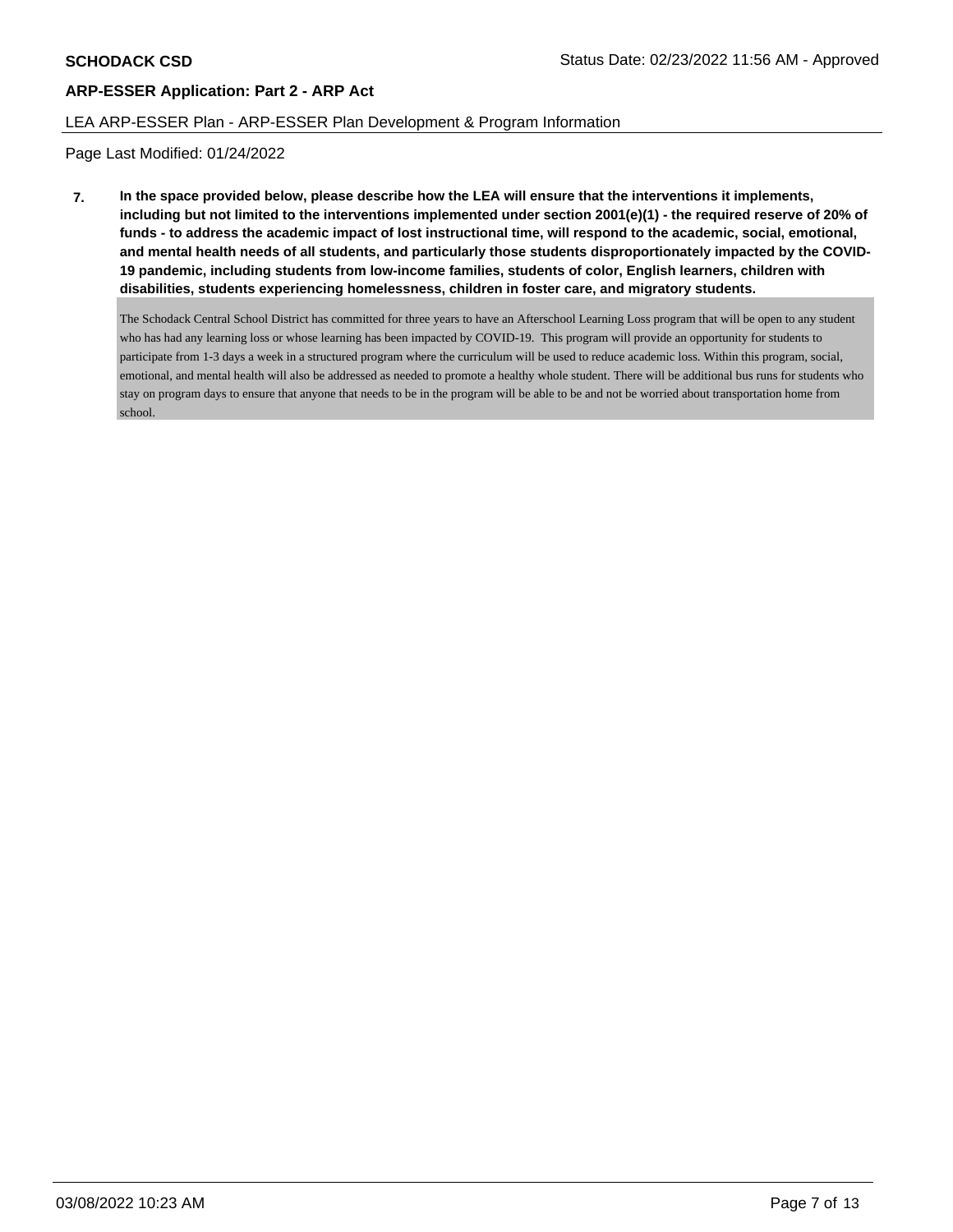#### LEA ARP-ESSER Plan - ARP-ESSER Return to In-Person Instruction

Page Last Modified: 09/23/2021

# **ARP-ESSER Return to In-Person Instruction**

SCHODACK CSD

491501040000

Section 2001(i)(1) of the ARP Act requires each LEA that receives ARP ESSER funds to develop and make publicly available on the LEA's website, not later than 30 days after receiving ARP ESSER funds, a plan for the safe return to in-person instruction and continuity of services for all schools, including those that have already returned to in- person instruction. Section 2001(i)(2) of the ARP Act further requires that the LEA seek public comment on the plan and take those comments into account in the development of the plan. Finally, section 2001(i)(3) of the ARP Act states that an LEA that developed a plan for the safe return to in-person instruction and continuity of services prior to the date of enactment of the ARP Act will be deemed to have met the requirement to develop a plan under section 2001(i)(1) as long as the plan meets the statutory requirements (i.e., is publicly available on the LEA's website and was developed after the LEA sought and took into account public comment).

The LEA's plan must include how it will maintain the health and safety of students, educators, and other school and LEA staff and a description of any policies it has adopted regarding each of the CDC's safety recommendations, including universal and correct wearing of masks; modifying facilities to allow for physical distancing (e.g., use of cohorts/podding); handwashing and respiratory etiquette; cleaning and maintaining healthy facilities, including improving ventilation; contact tracing in combination with isolation and quarantine in collaboration with the State, local, territorial, or the health departments of Native American Nations; diagnostic and screening testing; efforts to provide vaccinations to school communities; appropriate accommodations for children with disabilities with respect to health and safety policies; and coordination with State and local health officials.

The plan must describe how the LEA will ensure continuity of services, including but not limited to services to address students' academic needs and the social, emotional, mental health and other needs of students and staff, which may include student health and food services.

LEA plans must be in an understandable and uniform format and, to the extent practicable, written in a language that parents can understand (or, if not practicable, orally translated). Upon request by a parent with a disability, LEA plans must be provided in an alternative format accessible to the parent.

**NYSED will permit previously developed LEA re-opening plans to satisfy the ARP statutory requirement for the safe return to in-person instruction and continuity of services. LEAs must make any necessary updates to existing plans to conform with the USDE requirements within 30 days of receipt of ARP-ESSER funds and to review (and revise if appropriate) plans every six months thereafter (until September 30, 2023).** 

**1. In the space provided below, please provide the URL for the website(s) where the district's most current reopening/return to in-person learning plan is/will be located. For an LEA that does not have a website, the LEA may identify an online platform (e.g. social media group or post, file sharing service, email listserv) that allows plans to be directly communicated to students, parents or legal guardians, school staff, and other stakeholders. As appropriate, the LEA should provide details about how the plan will be made available to people who request it.** 

<https://www.schodack.k12.ny.us/21-22-school-reopening-covid-information-updates>/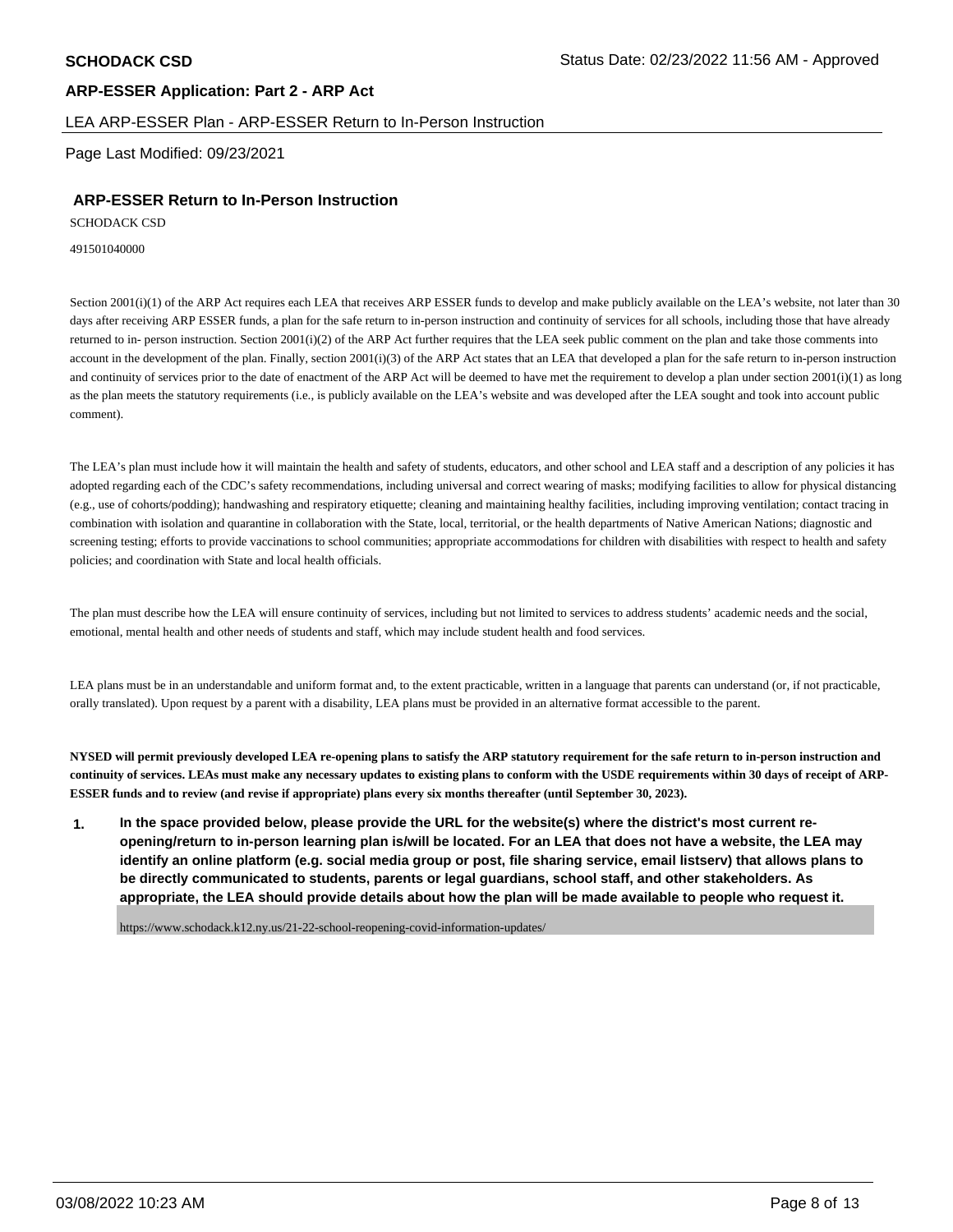## LEA ARP-ESSER Plan - ARP-ESSER Return to In-Person Instruction

Page Last Modified: 09/23/2021

**2. An LEA must periodically, but no less frequently than every six months (through September 30, 2023), review and, as appropriate, revise its plan. Consistent with section 2001(i)(2) of the ARP Act, which requires an LEA to seek public comment on the development of its plan, an LEA must seek public input and take such input into account in determining whether to revise its plan and, if it determines revisions are necessary, on the revisions it makes to its plan, i.e., the LEA must seek public input on whether to revise its plan and on any revisions to its plan no less frequently than every six months (taking into consideration the timing of significant changes to CDC guidance on reopening schools). If the LEA revises its plan, the revised plan must address each of the aspects of safety currently recommended by the CDC or, if the CDC has updated its safety recommendations at the time the LEA is revising its plan, each of the updated safety recommendations.** 

**In the space provided below, please describe how the LEA will review and regularly update (at least every six months through September 30, 2023) it's plan for in-person instruction, including a description of how public comment will be collected.** 

Schodack Central School District is committed to safe in-person learning. In order to do this, the district has published its reopening plan which resides on our website for the public to see, we have and will continue to discuss aspects of reopening and in-person learning at every school board meeting. Every six months we will review the back-to-school plan and look for community input if there are major changes proposed. Schodack Central School Districts invite public and community feedback through attendance at Board meetings, discussions with the Superintendent, Principals, and other district administration. Public and community feedback has been and will be requested and sought through online surveys, social media, and formal and informal conversations.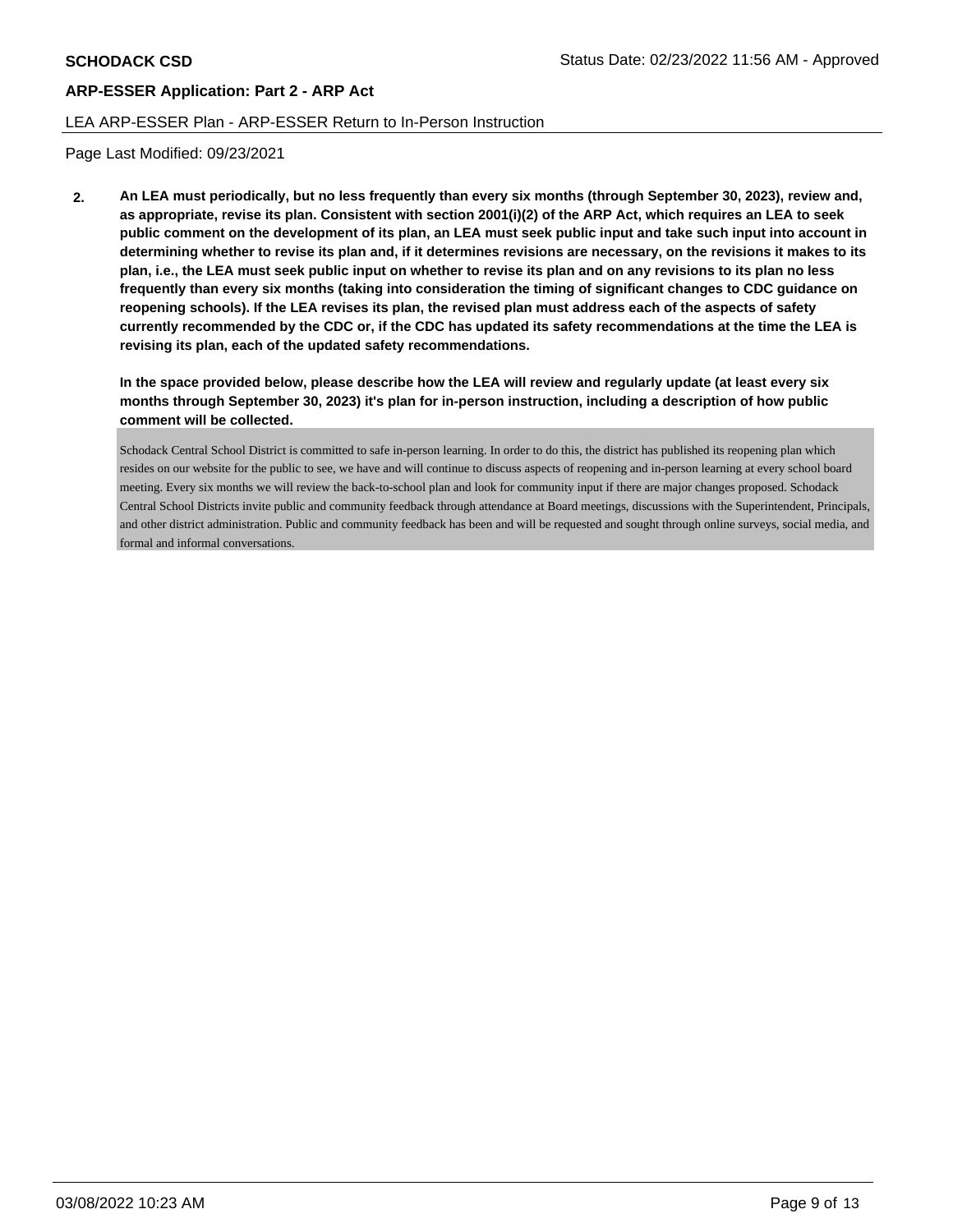LEA ARP-ESSER Plan - ARP-ESSER Funding Distribution

Page Last Modified: 01/10/2022

# **ARP-ESSER LEA Base 90% Allocation - Funding Distribution**

SCHODACK CSD

491501040000

**Please note: LEAs that have been allocated funds from the mandated SEA-Level Reserves in the 2021-22 enacted state budget will apply for those funds via a separate application process. NYSED will inform school districts under separate cover when the application process for school district allocations of ARP-ESSER SEA set-aside funds has been published in the SED Monitoring and Vendor Reporting System. The sections below are only for LEA 90% base ARP-ESSER allocations. LEAs should not apply for ARP ESSER SEA Reserve funds as part of this application.** 

**1. Please complete the following to indicate the LEA's American Rescue Plan (ARP) Act LEA Base 90% allocation for Elementary and Secondary School Emergency Relief (ESSER) funds, as well as its most current enrollment figures.** 

|                                                       | Amount $(\$$ or #) |
|-------------------------------------------------------|--------------------|
| ARP-ESSER Fund Allocation (\$)                        | 293.447            |
| Total Number of K-12 Resident Students Enrolled (#)   | 871                |
| Total Number of Students from Low-Income Families (#) | 186                |

# **ARP-ESSER Schools Served**

**2. Please complete the following chart by indicating the number of PUBLIC SCHOOLS in the LEA being served by ARP-ESSER LEA Base 90% Funding.** 

|                                                            | INumber (#) |
|------------------------------------------------------------|-------------|
| Total Number of Schools in the LEA                         |             |
| Number of Schools Served by ARP-ESSER LEA Base 90% Funding |             |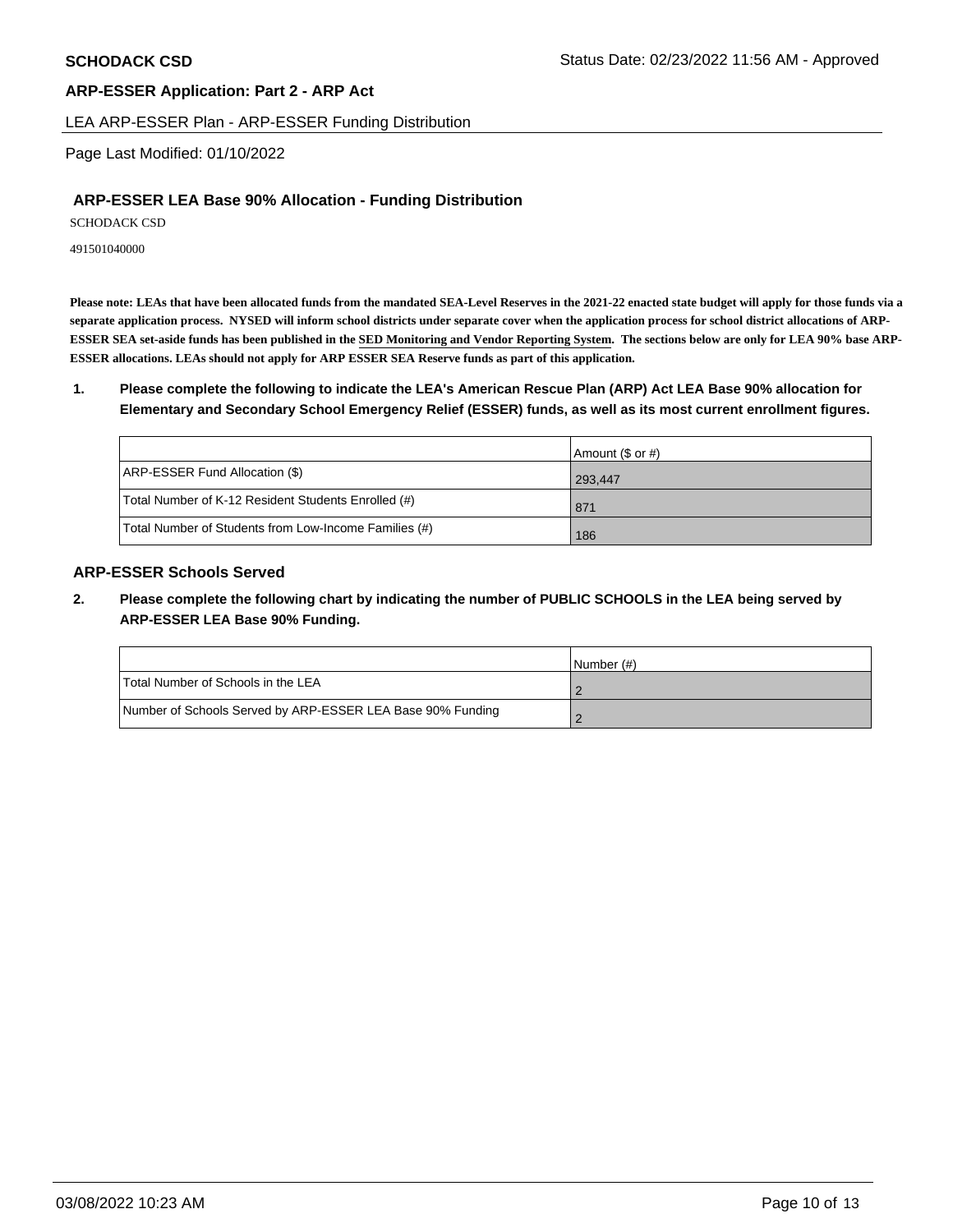LEA ARP-ESSER Plan - ARP-ESSER Use of Funds

Page Last Modified: 01/10/2022

# **ARP-ESSER LEA Base 90% Allocation - Use of Funds**

SCHODACK CSD

491501040000

**Please note: LEAs that have been allocated funds from the mandated SEA-Level Reserves in the 2021-22 enacted state budget will apply for those funds via a separate application process. NYSED will inform school districts under separate cover when the application process for school district allocations of ARP-ESSER SEA set-aside funds has been published in the SED Monitoring and Vendor Reporting System. The sections below are only for LEA 90% base ARP-ESSER allocations. LEAs should not apply for ARP ESSER SEA Reserve funds as part of this application.** 

**1. Please complete the chart below by identifying the funds being used to support each allowable activity. Please respond with "0" to indicate that no funds are being assigned to a given activity.** 

# **PLEASE NOTE - All proposed expenditures must be reflected within the FS-10 budget form AND budget narrative to clearly align with this item.**

|                                                                                                                                                                                                                                                                                                                                                                                                                           | <b>FUNDING Amounts (\$)</b> |
|---------------------------------------------------------------------------------------------------------------------------------------------------------------------------------------------------------------------------------------------------------------------------------------------------------------------------------------------------------------------------------------------------------------------------|-----------------------------|
| 1 - Any activity authorized by the ESEA, including the Native Hawaiian Education Act and<br>the Alaska Native Educational Equity, Support, and Assistance Act (20 U.S.C. 6301 et<br>seq.).                                                                                                                                                                                                                                | 0                           |
| 2 - Any activity authorized by the Individuals with Disabilities Education Act (IDEA) (20<br>U.S.C. 1400 et seq.).                                                                                                                                                                                                                                                                                                        | $\mathbf{0}$                |
| 3 - Any activity authorized by the Adult Education and Family Literacy Act (AEFLA) (29<br>U.S.C. 3271 et seq.).                                                                                                                                                                                                                                                                                                           | $\mathbf 0$                 |
| 4 - Any activity authorized by the Carl D. Perkins Career and Technical Education Act of<br>2006 (Perkins V) (20 U.S.C. 2301 et seq.).                                                                                                                                                                                                                                                                                    | $\mathbf{0}$                |
| 5 - Any activity authorized by subtitle B of title VII of the McKinney-Vento Homeless<br>Assistance Act (McKinney-Vento) (42 U.S.C. 11431 et seq.).                                                                                                                                                                                                                                                                       | $\mathbf 0$                 |
| 6 - Coordinating preparedness and response efforts of LEAs with State, local, Tribal, and<br>territorial public health departments, and other relevant agencies, to improve coordinated<br>responses among such entities to prevent, prepare for, and respond to COVID-19.                                                                                                                                                | 0                           |
| 7 - Providing principals and other school leaders with the resources necessary to address<br>the needs of their individual schools.                                                                                                                                                                                                                                                                                       | $\Omega$                    |
| 8 - Activities to address the unique needs of low-income children or students, students<br>with disabilities, English learners, racial and ethnic minorities, students experiencing<br>homelessness, and children and youth in foster care, including how outreach and service<br>delivery will meet the needs of each population.                                                                                        | 0                           |
| 9 - Developing and implementing procedures and systems to improve the preparedness<br>and response efforts of LEAs.                                                                                                                                                                                                                                                                                                       | $\overline{0}$              |
| 10 - Training and professional development for staff of the LEA on sanitation and<br>minimizing the spread of infectious diseases.                                                                                                                                                                                                                                                                                        | 0                           |
| 11 - Purchasing supplies to sanitize and clean the facilities of the LEA, including buildings<br>operated by such LEA.                                                                                                                                                                                                                                                                                                    | $\Omega$                    |
| 12 - Planning for, coordinating, and implementing activities during long-term closures,<br>including providing meals to eligible students, providing technology for online learning to<br>all students, providing guidance for carrying out requirements under the IDEA and<br>ensuring other education services can continue to be provided consistent with all Federal,<br>State, and local requirements.               | 0                           |
| 13 - Purchasing educational technology (including hardware, software, and connectivity)<br>for students who are served by the LEA that aids in regular and substantive educational<br>interaction between students and their classroom instructors, including low-income<br>students and students with disabilities, which may include assistive technology or<br>adaptive equipment.                                     | $\mathbf 0$                 |
| 14 - Providing mental health services and supports, including through the implementation<br>of evidence based full-service community schools.                                                                                                                                                                                                                                                                             | $\Omega$                    |
| 15 - Planning and implementing activities related to summer learning and enrichment and<br>supplemental after-school programs, including providing classroom instruction or online<br>learning during the summer months and addressing the needs of low-income students,<br>students with disabilities, English learners, migrant students, students experiencing<br>homelessness, and children and youth in foster care. | 0                           |
| 16 - Addressing the academic impact of lost instructional time among an LEA's students<br>(including low-income students, students with disabilities, English learners, racial and<br>ethnic minorities, students experiencing homelessness, and children and youth in foster                                                                                                                                             | $\mathbf 0$                 |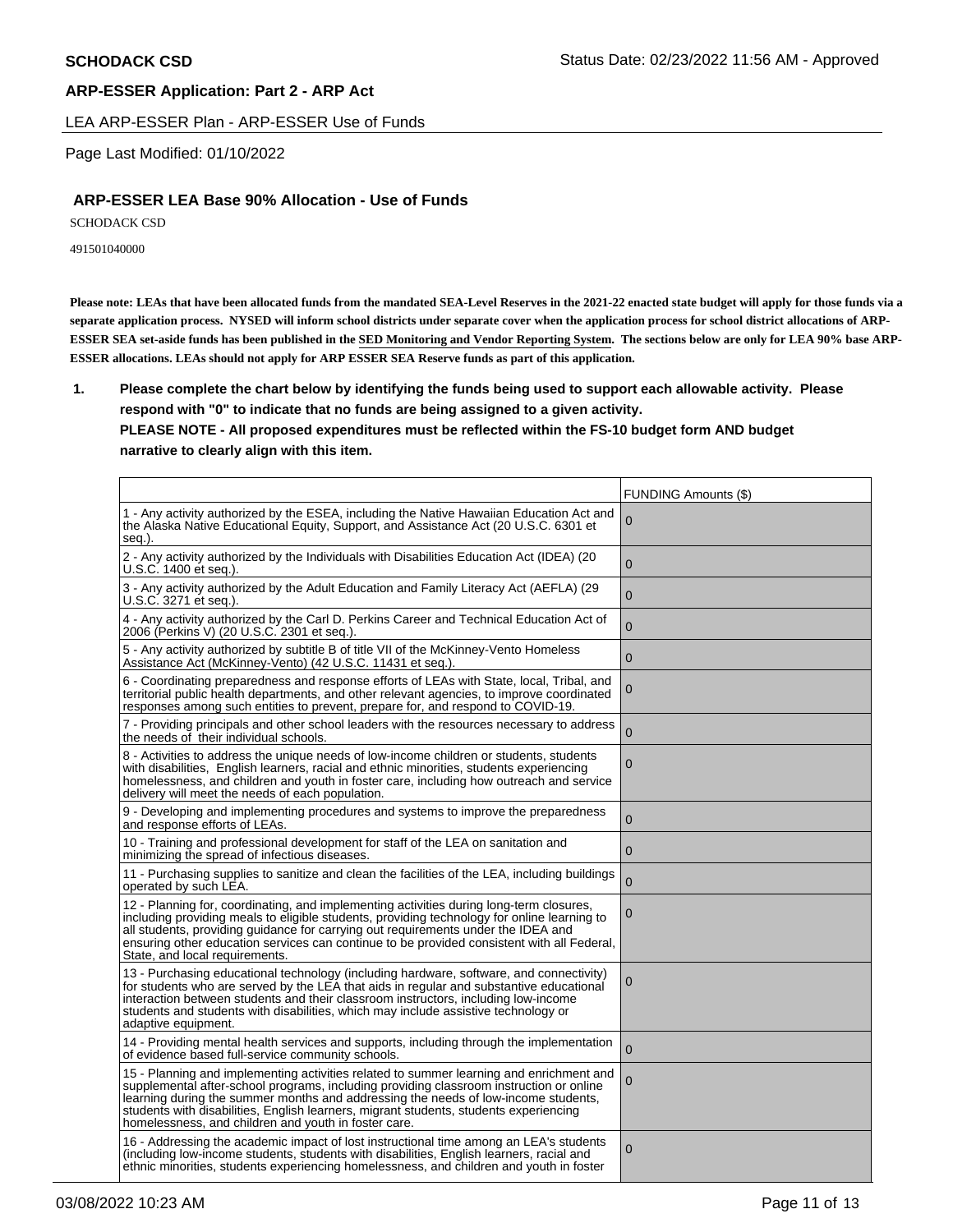# LEA ARP-ESSER Plan - ARP-ESSER Use of Funds

# Page Last Modified: 01/10/2022

|                                                                                                                                                                                                                                                                                                                                                                                                                                                                                                                                                                                                                     | <b>FUNDING Amounts (\$)</b> |
|---------------------------------------------------------------------------------------------------------------------------------------------------------------------------------------------------------------------------------------------------------------------------------------------------------------------------------------------------------------------------------------------------------------------------------------------------------------------------------------------------------------------------------------------------------------------------------------------------------------------|-----------------------------|
| care) by: a) Administering and using high-quality assessments that are valid and reliable<br>to accurately assess students' academic progress and assist educators in meeting<br>students' academic needs, including through differentiating instruction; b) Implementing<br>evidence-based activities to meet the comprehensive needs of students; c) Providing<br>information and assistance to parents and families on how they can effectively support<br>students, including in a distance learning environment; and d) Tracking student<br>attendance and improving student engagement in distance education. |                             |
| 17 - School facility repairs and improvements to enable operation of schools to reduce<br>risk of virus transmission and exposure to environmental health hazards, and to support<br>student health needs.                                                                                                                                                                                                                                                                                                                                                                                                          | $\Omega$                    |
| 18 - Inspection, testing, maintenance, repair, replacement, and upgrade projects to improve the indoor air quality in school facilities, including mechanical and non-<br>mechanical heating, ventilation, and air conditioning systems, filtering, purification and<br>other air cleaning, fans, control systems, and window and door repair and replacement.                                                                                                                                                                                                                                                      |                             |
| 19 - Developing strategies and implementing public health protocols including, to the<br>greatest extent practicable, policies in line with guidance from the CDC for the reopening<br>and operation of school facilities to effectively maintain the health and safety of students,<br>educators, and other staff.                                                                                                                                                                                                                                                                                                 |                             |
| 20 - Other activities that are necessary to maintain the operation of and continuity of<br>services in the LEA and continuing to employ existing staff of the LEA.                                                                                                                                                                                                                                                                                                                                                                                                                                                  | 293,447                     |
| Totals:                                                                                                                                                                                                                                                                                                                                                                                                                                                                                                                                                                                                             | 293,447                     |